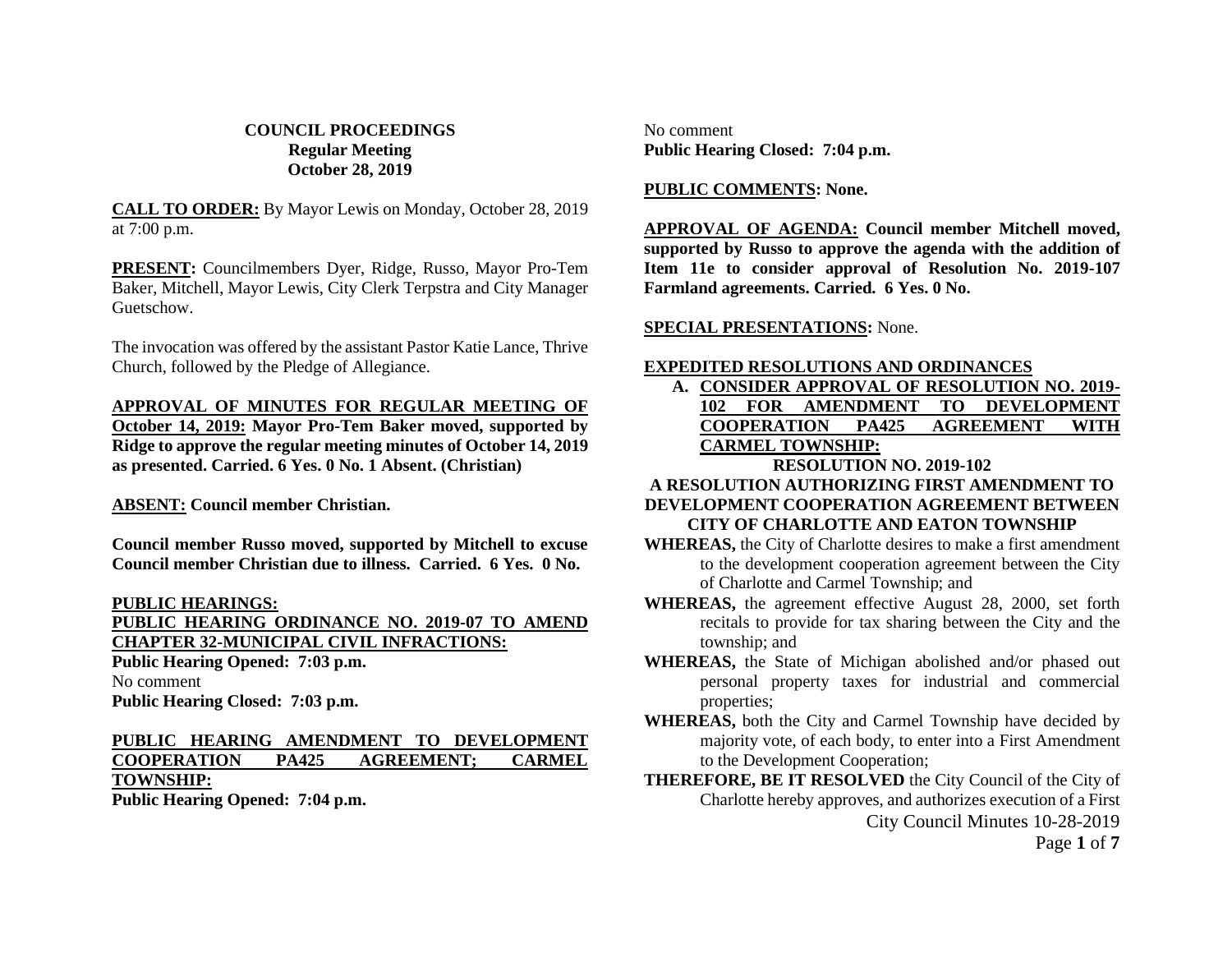Amendment to the Development Cooperation Agreement between Carmel Township and the City of Charlotte as set forth.

**Mayor Pro-Tem Baker moved, supported by Russo to approve Resolution No. 2019-102 amendment to Development Cooperation PA425 Agreement with Carmel Township as presented. Carried. 6 Yes. 0 No.**

## **B. CONSIDER APPROVAL OF RESOLUTION NO. 2019- 103 RE: FARMLAND AGREEMENT A. SHUMAKER: RESOLUTION NO. 2019-103 A RESOLUTION TO APPROVE AN APPLICATION FROM ALAN & CAROLYN SHUMAKER FOR PARCEL 110-027-300-250-01 TO BE INCLUDED IN FARMLAND AND OPEN SPACE PRESERVATION PROGRAM**

- **WHEREAS,** the City has received an application dated October 1, 2019 from Alan and Carolyn Shumaker, 6083 Narrow Lake Rd., Charlotte MI 48813 to include a parcel of land located in Eaton Township in the Farmland and Open Space Preservation Program; and
- **WHEREAS**, this parcel of land is located outside the limits of the City of Charlotte and is not included within any planned development area of the City nor is the parcel included within any area planned for development in the City's Master Plan; and
- **WHEREAS,** the Council finds that preservation of farmland and open space contributes to the public health, safety and welfare;
- **THEREFORE, BE IT RESOLVED** that the City Council does hereby approve this application submitted by Alan and Carolyn Shumaker for parcel 110-027-300-250-01 to be included in the Farmland and Open Space Preservation

Program and authorizes the clerk to execute the document on behalf of the City.

**Council member Russo moved, supported by Baker to approve Resolution No. 2019-103 regarding Farmland Agreement for A. Shumaker as presented. Carried. 6 Yes. 0 No.**

**C. CONSIDER APPROVAL OF RESOLUTION NO. 2019- 104 RE: DENIAL FARMLAND AGREEMENT A. SHUMAKER:**

## **RESOLUTION NO. 2019-104 A RESOLUTION REGARDING AN APPLICATION FROM ALAN & CAROLYN SHUMAKER FOR PARCEL 110-030- 300-030-16 TO BE INCLUDED IN FARMLAND AND OPEN SPACE PRESERVATION PROGRAM**

- **WHEREAS,** the City has received an application dated October 1, 2019 from Alan and Carolyn Shumaker, 6083 Narrow Lake Rd., Charlotte MI 48813 to include a parcel of land located in Eaton Township in the Farmland and Open Space Preservation Program; and
- **WHEREAS**, this parcel of land is located within a previously identified future growth and development area; and
- **WHEREAS,** including this parcel in the Farmland and Open Space Preservation Program could inhibit community and economic development in that area for a period of up to 90 years; and
- **WHEREAS,** the County of Eaton included this parcel in a Non-Preservation Area in its 2011 Master Plan.
- **THEREFORE, BE IT RESOLVED** that the City Council does hereby recommend denial of this application submitted by Alan and Carolyn Shumaker for parcel 110-030-300-030-16 to be included in the Farmland and Open Space Preservation Program.

City Council Minutes 10-28-2019 Page **2** of **7**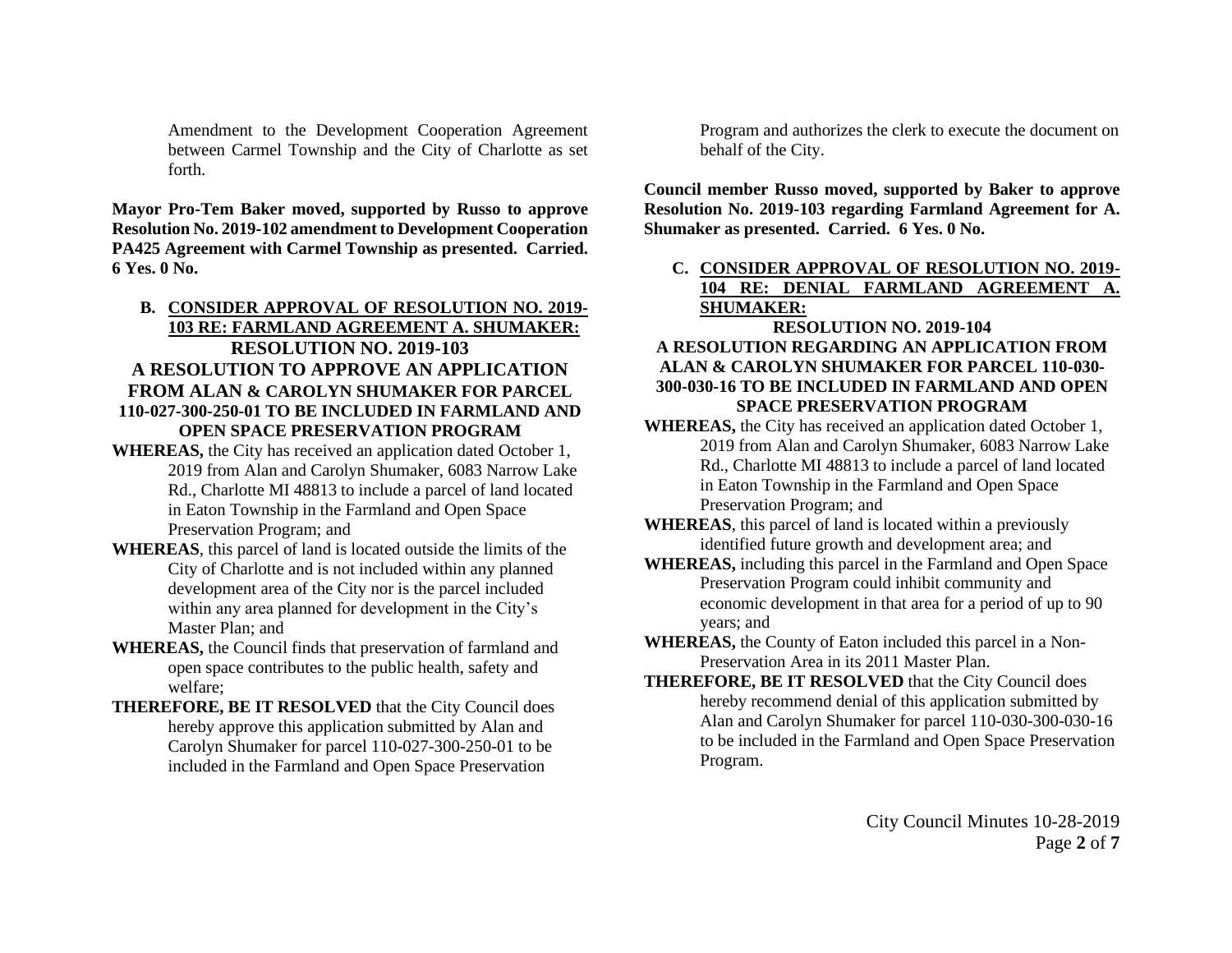**Council member Dyer moved, supported by Baker to approve Resolution No. 2019-104 regarding denial of Farmland Agreement for A. Shumaker as presented. Carried. 6 Yes. 0 No.**

### **D. CONSIDER APPROVAL OF RESOLUTION NO. 2019- 105 REGARDING PAYMENT OF CLAIMS & ACCOUNTS:**

#### **RESOLUTION NO. 2019-105**

### **A RESOLUTION TO APPROVE EXPENDITURES OF THE CITY**

### **FOR OCTOBER 28, 2019**

- **WHEREAS,** Section 7.7 (B) of the City Charter requires Council approval for the expenditure of city funds; and
- **WHEREAS,** the October 25, 2019 payroll totaled \$148,182.11;
- **WHEREAS,** the October 28, 2019 claims total \$164,549.50;
- **WHEREAS,** the October 21, 2019 insurance claims total \$3,991.67;
- **THEREFORE, BE IT RESOLVED** that the City Council approves claims and accounts for October 28, 2019 in the amount of \$316,723.28.

### **APPROVAL OF CLAIMS AND ACCOUNTS BY ROLL CALL**

**VOTE: Council member Ridge moved, supported by Dyer to approve Resolution 2019-105 regarding payment of claims & accounts as presented. Carried. 6 Yes. 0 No.**

**E. CONSIDER APPROVAL OF RESOLUTION NO. 2019- 107 TO APPROVE TWO APPLICATIONS FOR PARCELS TO BE INCLUDED IN FARMLAND AND OPEN SPACE PRESERVATION PROGRAM: RESOLUTION NO. 2019-107 A RESOLUTION TO APPROVE TWO APPLICATIONS FOR PARCELS TO BE INCLUDED IN FARMLAND AND OPEN SPACE PRESERVATION PROGRAM WHEREAS,** the City has received applications dated October 14,

2019 from Dodge & Marshall Williams, 498 E. Spicerville

Hwy., Charlotte MI 48813 to include two parcels of land located in Brookfield Township in the Farmland and Open Space Preservation Program; and

- **WHEREAS**, these parcels of land are located outside the limits of the City of Charlotte and are not included within any planned development area of the City nor are the parcels included within any area planned for development in the City's Master Plan; and
- **WHEREAS,** the Council finds that preservation of farmland and open space contributes to the public health, safety and welfare;
- **THEREFORE, BE IT RESOLVED** that the City Council does hereby approve these two applications submitted by Dodge and Marshall Williams for parcels (150-006-10-120-00 and 150-006-300-100-03) to be included in the Farmland and Open Space Preservation Program and authorizes the clerk to execute the documents on behalf of the City.

**Mayor Pro-Tem Baker moved, supported by Dyer to approve Resolution No. 2019-107 to approve two applications for parcels in Brookfield Township to be approved in Farmland Agreement for D. Williams as presented. Carried. 6 Yes. 0 No.**

### **ACTION ITEMS – RESOLUTIONS AND ORDINANCES:**

**A. CONSIDER APPROVAL OF RESOLUTION NO. 2019- 100 RE: FARMLAND AGREEMENTS – J. SHUMAKER:**

## **RESOLUTION NO. 2019-100 A RESOLUTION TO APPROVE FOUR APPLICATIONS FROM JUSTIN & MONICA SHUMAKER FOR PARCELS TO BE INCLUDED IN FARMLAND AND OPEN SPACE PRESERVATION PROGRAM**

City Council Minutes 10-28-2019 **WHEREAS,** the City has received applications dated October 2, 2019 from Justin and Monica Shumaker, 2608 E. Nye Hwy., Charlotte MI 48813 to include four parcels of land located in

Page **3** of **7**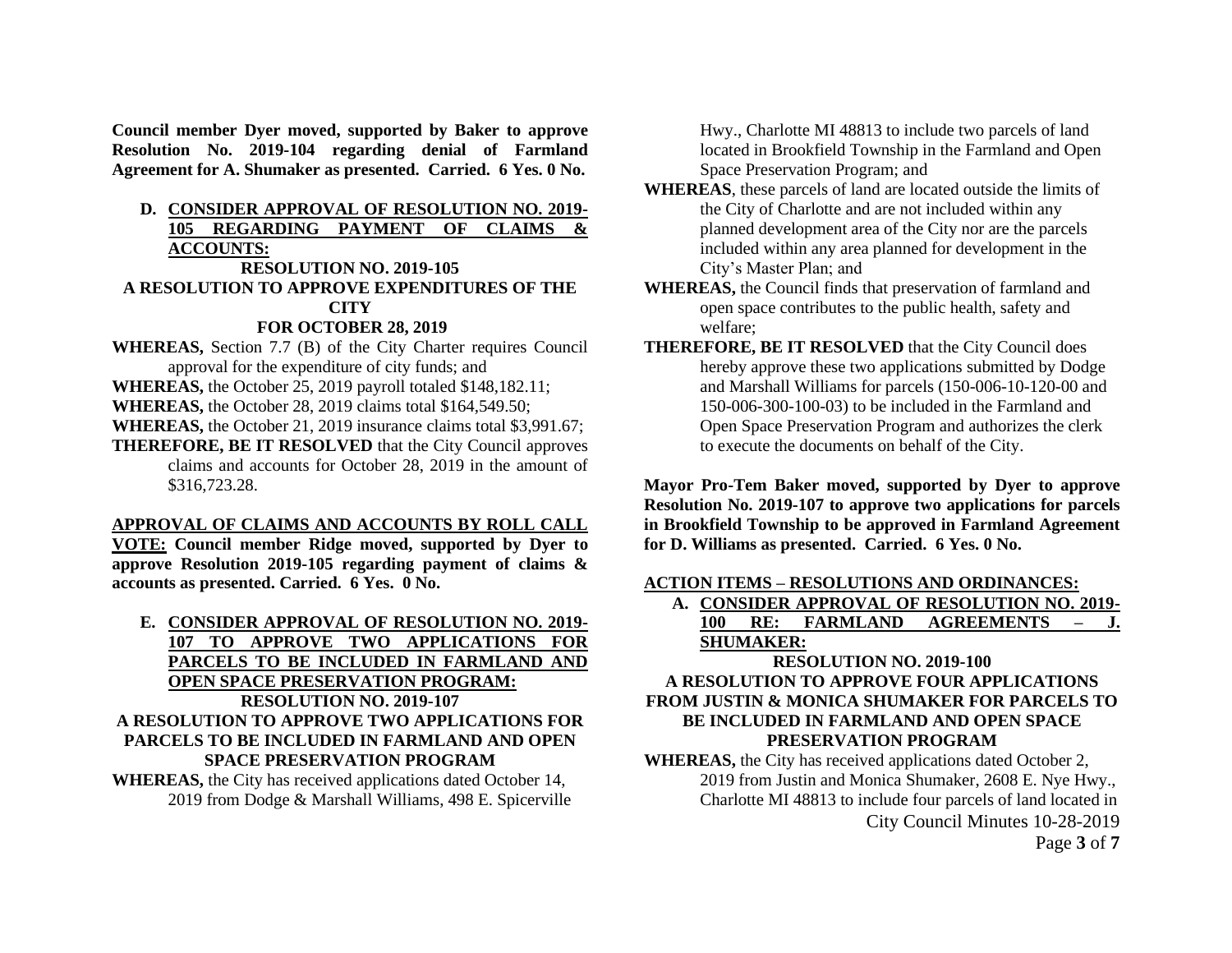Carmel Township in the Farmland and Open Space Preservation Program; and

- **WHEREAS**, these parcels of land are located outside the limits of the City of Charlotte and are not included within any planned development area of the City nor are the parcels included within any area planned for development in the City's Master Plan; and
- **WHEREAS,** the Council finds that preservation of farmland and open space contributes to the public health, safety and welfare;
- **THEREFORE, BE IT RESOLVED** that the City Council does hereby approve the four applications submitted by Justin and Monica Shumaker for parcels 23-100-033-200-041-01; 23- 100-033-400-070-00; 23-100-034-100-003-00; 23-100-036- 100-060-02 to be included in the Farmland and Open Space Preservation Program and authorizes the clerk to execute the documents on behalf of the City.

**Council member Ridge moved, supported by Russo to approve Resolution No. 2019-100 regarding Farmland Agreements for J. Shumaker as presented. Carried. 6 Yes. 0 No.**

# **B. CONSIDER APPROVAL OF RESOLUTION NO. 2019- 101 TO APPROVE CORRECTIVE ACTION PLAN FOR PENSION AND OPEB FUNDING: RESOLUTION NO. 2019-101 A RESOLUTION TO APPROVE A CORRECTIVE ACTION PLAN**

## **TO ADDRESS PENSION AND OPEB UNDERFUNDED STATUS**

**WHEREAS,** the City has been notified by the Michigan Department of Treasury that it must submit a corrective action plan to

address the underfunded status of its pension and other postemployment benefits (OPEB) systems; and

- **WHEREAS,** the City Manager has prepared a corrective action plan that conforms to the Department of Treasury's requirements for such a plan;
- **NOW, THEREFORE, BE IT RESOLVED** that the City Council does hereby approve the corrective plan and authorizes its submittal to the Michigan Department of Treasury.

Council member Ridge thanked City Manager Guetschow for changing the language that she requested.

**Mayor Pro-Tem Baker moved, supported by Ridge to approve Resolution No. 2019-101 to approve corrective action plan for pension and OPEB funding as presented. Carried. 6 Yes. 0 No.**

### **C. CONSIDER APPROVAL OF ORDINANCE NO. 2019-07 TO AMEND CHAPTER 32-MUNICIPAL CIVIL INFRACTIONS:**

AN ORDINANCE TO AMEND CHAPTER 32, MUNICIPAL CIVIL INFRACTIONS, BY AMENDING SECTION 32-6, SCHEDULE OF CIVIL FINES ESTABLISHED, BY ADDING VIOLATIONS FOR 52-1, 52-26 THROUGH 52-99 TO THE LIST OF MUNICIPAL CIVIL INFRACTIONS WITHIN THE CODE OF THE CITY OF CHARLOTTE.

### **THE CITY OF CHARLOTTE ORDAINS:**

Section 32-6 of Chapter 32 - Municipal Civil Infractions - of the Code of the City of Charlotte is hereby amended to read as follows:

### **§32-6 SCHEDULE OF CIVIL FINES ESTABLISHED.**

City Council Minutes 10-28-2019 Page **4** of **7**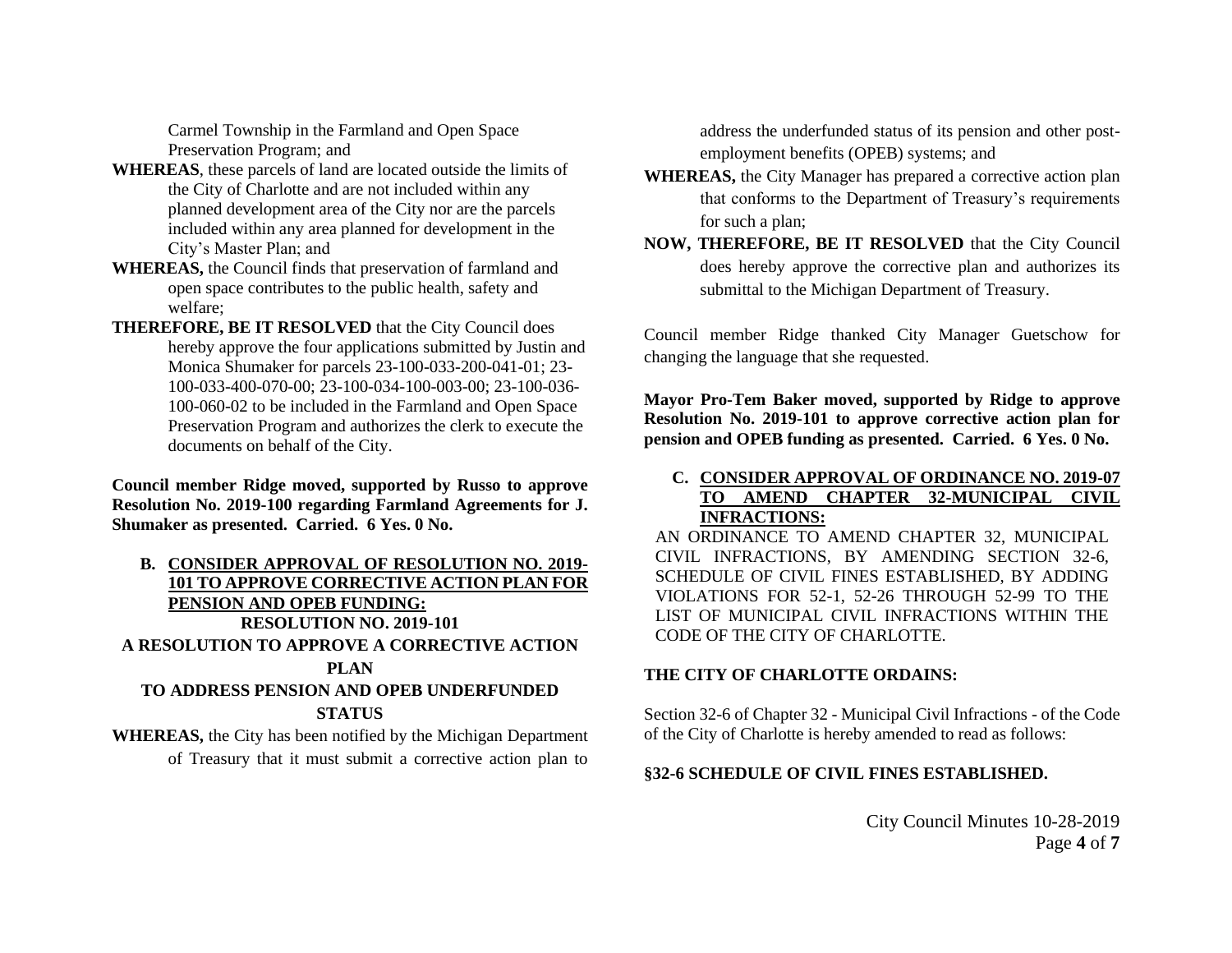(A) A schedule of civil fines payable to the Bureau for admissions or responsibility by persons served with municipal civil infraction notices is hereby established. The fines for the violations listed below shall be as follows:

First offense \$ 50

First repeat offense \$150

Second repeat offense \$300

 (1) Chapter 14 of the Charlotte City Code- Buildings and Building Regulations.

 (2) § 26-26 of Chapter 26 of the Charlotte City Code-Environment.

 (3) § 26-27 of Chapter 26 of the Charlotte City Code-Environment.

 (4) §§ 26-41 through 26-47 of Chapter 26 of the Charlotte City Code-Environment.

 (5) §§ 30-26 and 30-27 of Chapter 30 of the Charlotte City Code-Fire Prevention and Protection.

(6) Chapter 50 of the Charlotte City Code- Solid Waste.

 (7) Chapter 58 of the Charlotte City Code- Streets, Sidewalks and Other Public Places.

(8) Chapter 68 of the Charlotte City Code- Utilities.

(9) Chapter 70 of the Charlotte City Code- Vegetation.

(10) Chapter 82 of the Charlotte City Code - Zoning.

 (11) § 26-71 of Chapter 26 of the Charlotte City Code - Environment.

 (12) § 26-72(1) of Chapter 26 of the Charlotte City Code - Environment.

 (13) § 26-72(3) of Chapter 26 of the Charlotte City Code - Environment.

 (14) § 26-72(5) through (11) of Chapter 26 of the Charlotte City Code - Environment.

(15) § 34-8 of Chapter 34 of the Charlotte City Code - Offenses.

 (16) §§ 34-10 and 34-11 of Chapter 34 of the Charlotte City Code - Offenses.

(17) § 34-14 of Chapter 34 of the Charlotte City Code - Offenses.

(18) § 34-291 of Chapter 34 of the Charlotte City Code - Offenses.

(19) § 34-322 of Chapter 34 of the Charlotte City Code - Offenses.

(20) Chapter 38 of the Charlotte City Code - Parks.

(21) Chapter 74 of the Charlotte City Code - Vehicles for Hire.

 (22) § 10-5 of the Charlotte City Code - Removal of Dog and Cat Droppings.

(23) § 10-6 of the Charlotte City Code - Dogs on Leashes.

 (24) § 52-1, §52-26 through 52-99 of Chapter 52 of the Charlotte City Code - Property Maintenance and Nuisance Abatement.

(B) A copy of the schedule, as amended from time to time, shall be posted at the Bureau.

**Council member Ridge moved, supported by Dyer to approve Ordinance No. 2019-07 to amend Chapter 32-Municipal Civil Infractions as presented. Carried. 6 Yes. 0 No.**

### **INTRODUCTION OF RESOLUTIONS AND ORDINANCES:**

**A. CONSIDER FIRST READING OF RESOLUTION NO. 2019-106 TO APPROVE CONSUMERS ENERGY STREET LIGHTING CONTRACT: RESOLUTION NO. 2019 –106 RESOLUTION FOR CHANGES TO CONSUMERS ENERGY STANDARD STREET LIGHTING CONTRACTS AND SIGNATORIES**

- **WHEREAS,** Consumers Energy has made changes to the lighting service as provided in the Standard Lighting Contract with the City of Charlotte; and
- **WHEREAS,** this relates to Consumers Energy Standard Lighting Contract Number 100000171411 and;
- **THEREFORE, BE IT RESOLVED,** the City of Charlotte hereby designates Amy E. Gilson, Director of Public Works, and Ginger L. Terpstra, City Clerk, to sign the contract on behalf of the City for these changes.

City Council Minutes 10-28-2019 Page **5** of **7**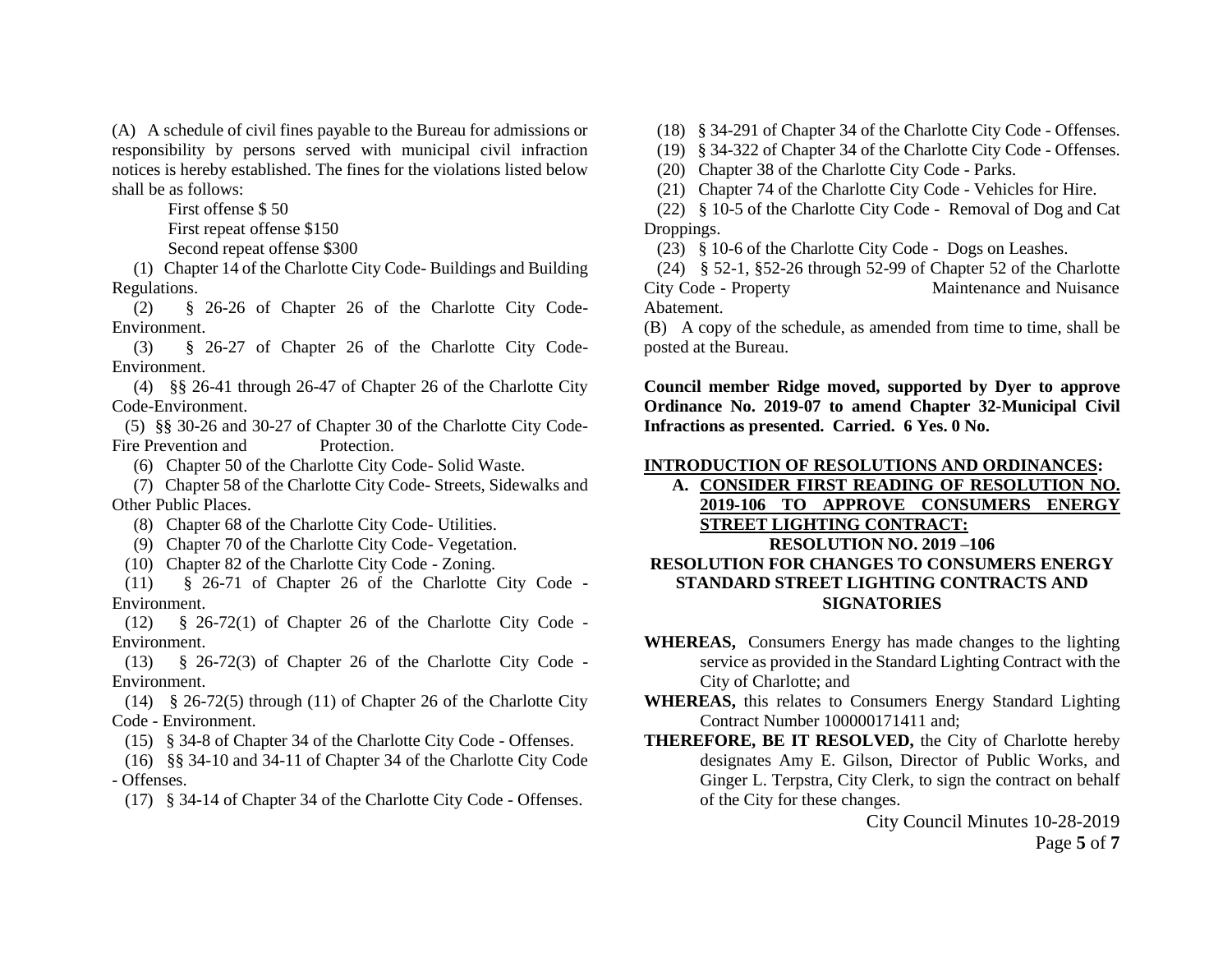**Mayor Pro-Tem Baker moved, supported by Mitchell to approve first reading of Resolution No. 2019-106 to approve Consumers Energy Street Lighting contract as presented. Carried. 6 Yes. 0 No.**

**B. CONSIDER FIRST READING OF ORDINANCE NO. 2019-08 TO AMEND CHAPTER 52 SECTION 52-73 OF ARTICLE II-NUISANCE ABATEMENT AND SET PUBLIC HEARING FOR TUESDAY, NOVEMBER 12, 2019:**

## **CITY OF CHARLOTTE ORDINANCE NO. 2019-08**

**AN ORDINANCE TO AMEND SECTION 52-73 OF ARTICLE II - NUISANCE ABATEMENT - OF CHAPTER 52 - PROPERTY MAINTENANCE & NUISANCE ABATEMENT OF THE CODE OF THE CITY OF CHARLOTTE BY ADDING AN EXCEPTION TO ALLOW LOUDSPEAKERS AND THE LIKE DURING AN EVENT APPROVED BY THE CITY.**

### **THE CITY OF CHARLOTTE ORDAINS:**

Section 52-73 of Article II - Exceptions - is hereby amended to read as follows:

§ 52-73 EXCEPTIONS.

 None of the terms or prohibitions of this article shall apply to or be enforced against the following.

 (A) *Emergency vehicles*. Any police or fire vehicle or any ambulance, while engaged upon emergency business.

 (B) *Highway maintenance and construction*. Excavations or repairs of bridges, streets, or highways by or on behalf of the city, county or

the state, during the night, when the public safety, welfare and convenience renders it impossible to perform such work during the day.

 (C) *Loudspeakers at an approved event*. Using, operating or permitting to be played, used or operated any radio receiving set, musical instrument, phonograph, loudspeaker, sound amplifier or other machine or device for the producing or reproduction of sound, which is cast upon the public streets during an event that has received prior approval from the City Manager or designee when the event is sponsored by the City or a non-profit organization.

**Council member Russo moved, supported by Ridge to approve first reading of Ordinance No. 2019-08 to amend Chapter 52 Section 52-73 of Article II-Nuisance Abatement and set public hearing for Tuesday, November 2, 2019 as presented. Carried. 6 Yes. 0 No.**

#### **COMMUNICATIONS AND COMMITTEE REPORTS**

**CITY ATTORNEY REPORT:** City Attorney report included in the packet.

**CITY MANAGER REPORT:** City Manager Guetschow stated that he had no written report as he was out of town last week. He reported that the financials will be included in the next council packet.

#### **COUNCILMEMBER COMMITTEE REPORTS:**

No committee reports.

#### **PUBLIC COMMENT:**

City Council Minutes 10-28-2019 **Ben Phlegar,** 425 Horatio, thanked the outgoing council members for their public service. He reminded everyone of the upcoming election on November 5, 2019. He stated that the Clerk's office makes sure that this runs smoothly, he is glad to be a part of it and encourages everyone to exercise their right to vote. Polls are open 7 AM to 8 PM.

Page **6** of **7**